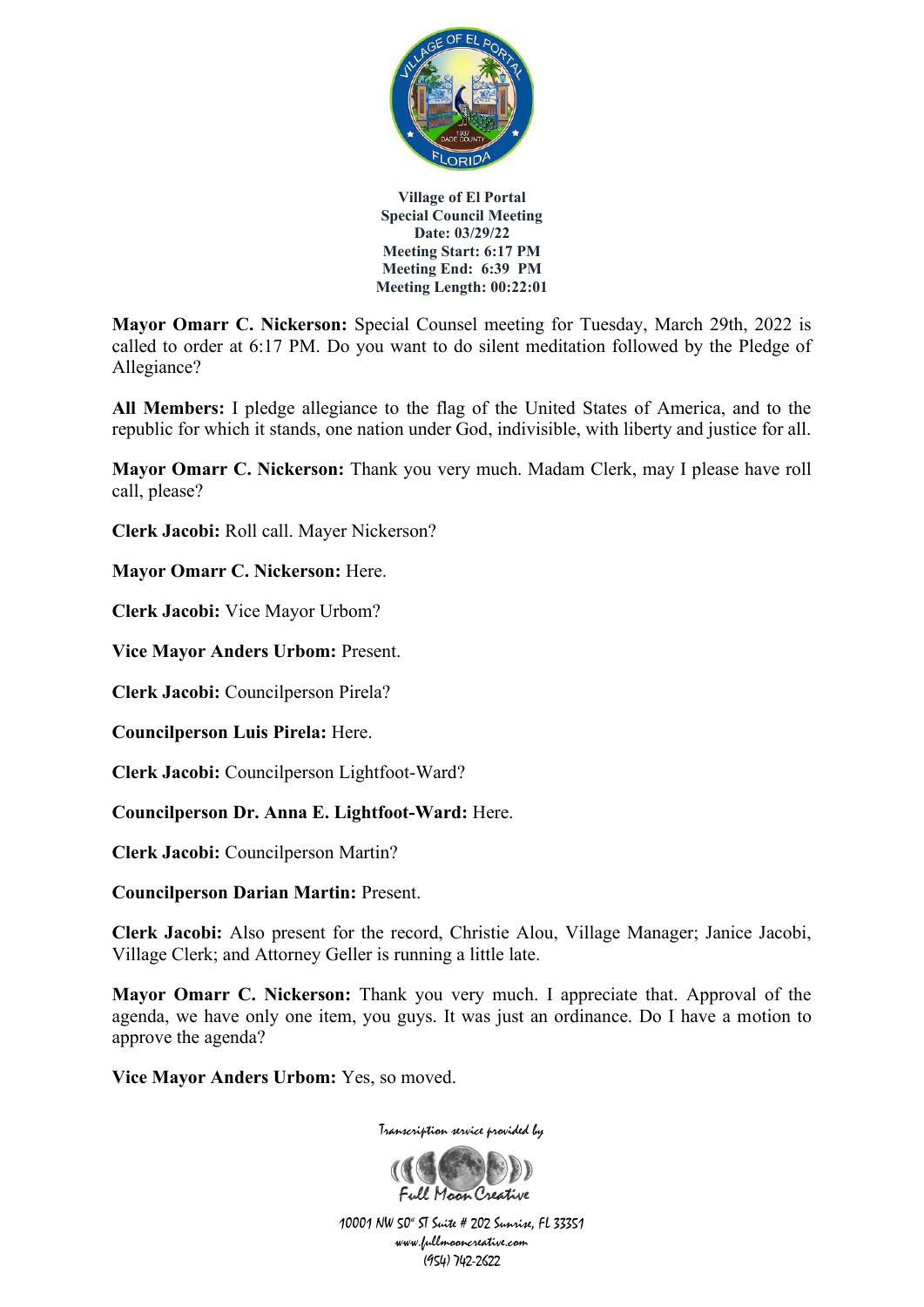

**Mayor Omarr C. Nickerson:** Motion moved by Vice Mayor Urbom. Do I have a second?

**Councilperson Darian Martin:** Second.

**Mayor Omarr C. Nickerson:** Second by Councilperson Martin. All in favor say aye.

**All Members:** Aye.

**Mayor Omarr C. Nickerson:** All opposed say nay. Hearing none, moving on. Resolutions and ordinances, we're going to the first and only ordinance that we have, E1. Madam Clerk, can you please read that into the record?

**Clerk Jacobi:** "An ordinance of the Village of El Portal, Florida authorizing the issuance of a capital improvement refunding revenue note, series 2022 of the issuer in the principal amount of not to exceed \$700,000 to refund the issuer's line of credit providing that the note shall be payable from pledged revenues, authorizing and delegating to the Mayor or Village Manager the sale of the note to the bank, pursuant to the terms and conditions of financing agreement, with the bank, approving the execution and delivery of set financing agreement proving for the rights, securities, and remedies for the owner of the note-making certain that covenants and agreements in the connection therewith, making such determinations as required to afford such note bank-qualified status, providing for severability and providing for an effective date."

**Mayor Omarr C. Nickerson:** Thank you very much, Madam Clerk. I know you're kind of under the weather, so I really do appreciate that. You guys, this is pretty straightforward. We're extending our loan from the money that we borrowed from FEMA. If you guys remember in the past, when I first became Mayor, thanks to Manager Alou, Attorney Geller, and myself, we were on so many different meetings, and phone calls, and things like that. The first thing we got back was \$462,318.

Then, I got back an additional \$107,930 and that money went straight back to pay off the original loan because the original loan was a full amount, which was \$1.2 million. What we have left right now, we have \$679,750 that's left. Therefore, we're extending the loan. We're renewing for \$700,000, which that's \$679,000 that we have left falls into. In the meantime, that'll be for a year. In the meantime, within that year, the Manager and I, and Attorney Geller will continue to conversate with FEMA.



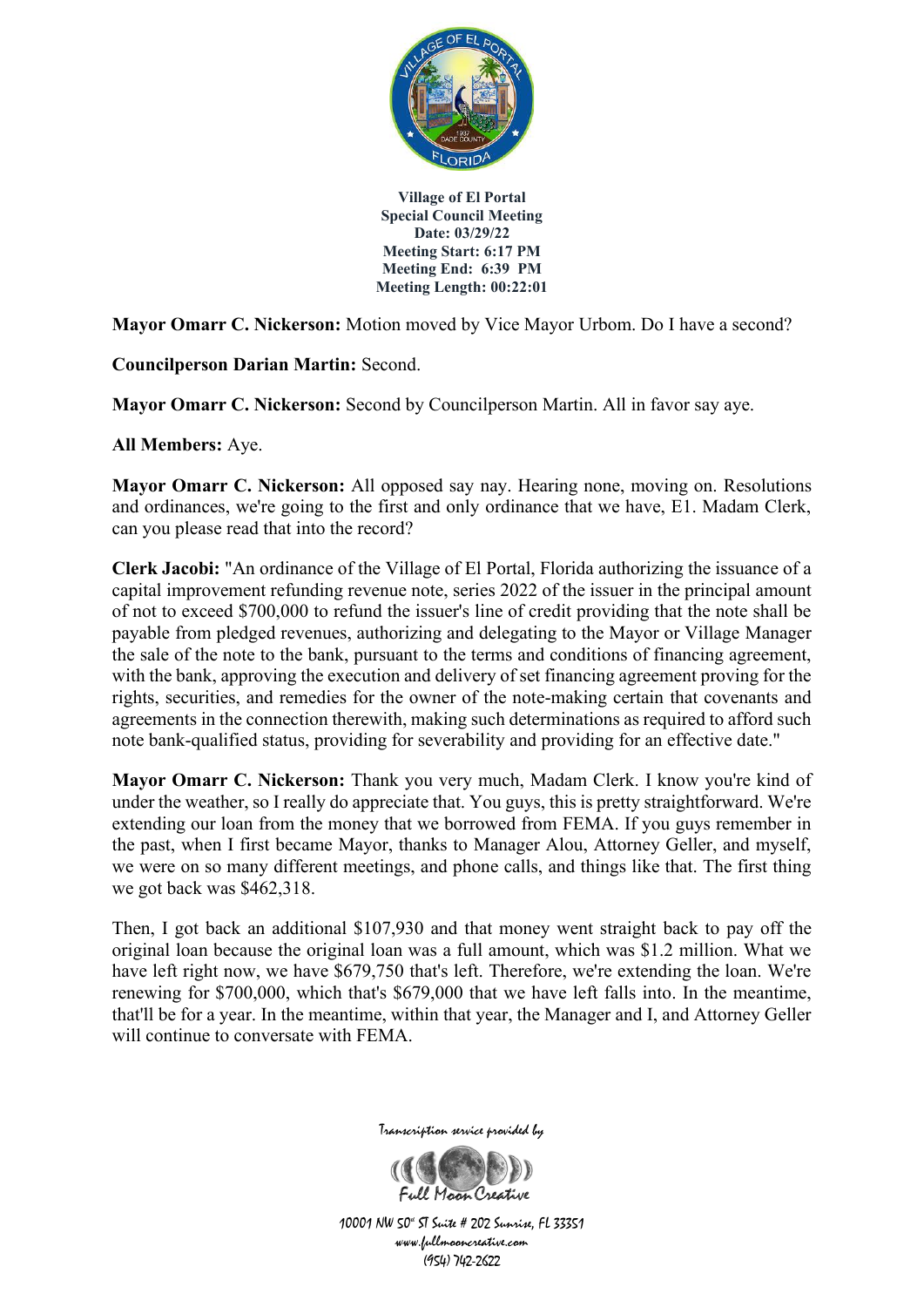

Our point person that we've had for so long, where we got that first \$400-and-some-odd and that \$100-and-some-odd thousand, Jared Moscow, he was our point person for FEMA at **[unintelligible 00:03:48]**, and he's not there any longer, so now, we have to make a connection. As I always say to you guys, it's all about connections and things like that, when it comes to that. Do I have any questions or comments, from the council, before I call for a motion to approve?

**Councilperson Dr. Anna E. Lightfoot-Ward:** Mr. Mayor.

**Mayor Omarr C. Nickerson:** Yes, Councilperson Lightfoot-Ward?

**Councilperson Dr. Anna E. Lightfoot-Ward:** I heard you, but I didn't quite understand you. We have an expert in the audience-- You're a nice man. I really don't understand what you just said about having \$400-- What number did you say? \$600 and some-- \$604--

**Mayor Omarr C. Nickerson:** Remaining.

**Councilperson Dr. Anna E. Lightfoot-Ward:** Remaining, and it's going to \$700,000. This is me trying to remember how this works, and I can't. That's why I'm asking the question. I wouldn't want a resident to come in and say, "Why did you all have to loan renewal, and then it go back to \$700,000?" Just make it real clear what we're doing when you say, "It's a loanrenewal," as though we didn't pay it or we still owe it. What really is going on?

**Mayor Omarr C. Nickerson:** Yes, so it's pretty simple. We still owe it. When Hurricane Urma came around, we had \$1.2 million, where it was the cost of Hurricane Urma, of cleaning of Hurricane Urma. Okay, FEMA reimburses the municipalities. FEMA has not reimbursed us the complete \$1.2 million. Because we had to pay out the \$1.2 million, therefore we needed that money, but FEMA had not reimbursed it, so we were forced to take out a loan. This was years ago. This was before I was Mayor. We had to take out a loan for the \$1.2 million.

Since then, when I became Mayor, we started to get money back. Like I said, myself, the manager, and Attorney Geller are working hard at this. The first payment we got back, from FEMA, was \$462,318.70. The second payment we got back, from FEMA, was \$107,930.74. Because of those two reimbursements back, from FEMA, from the loan that we took, from the \$1.2, we now still owe \$679,750.56. The loan that we had with Synovus, that loan came to an end.



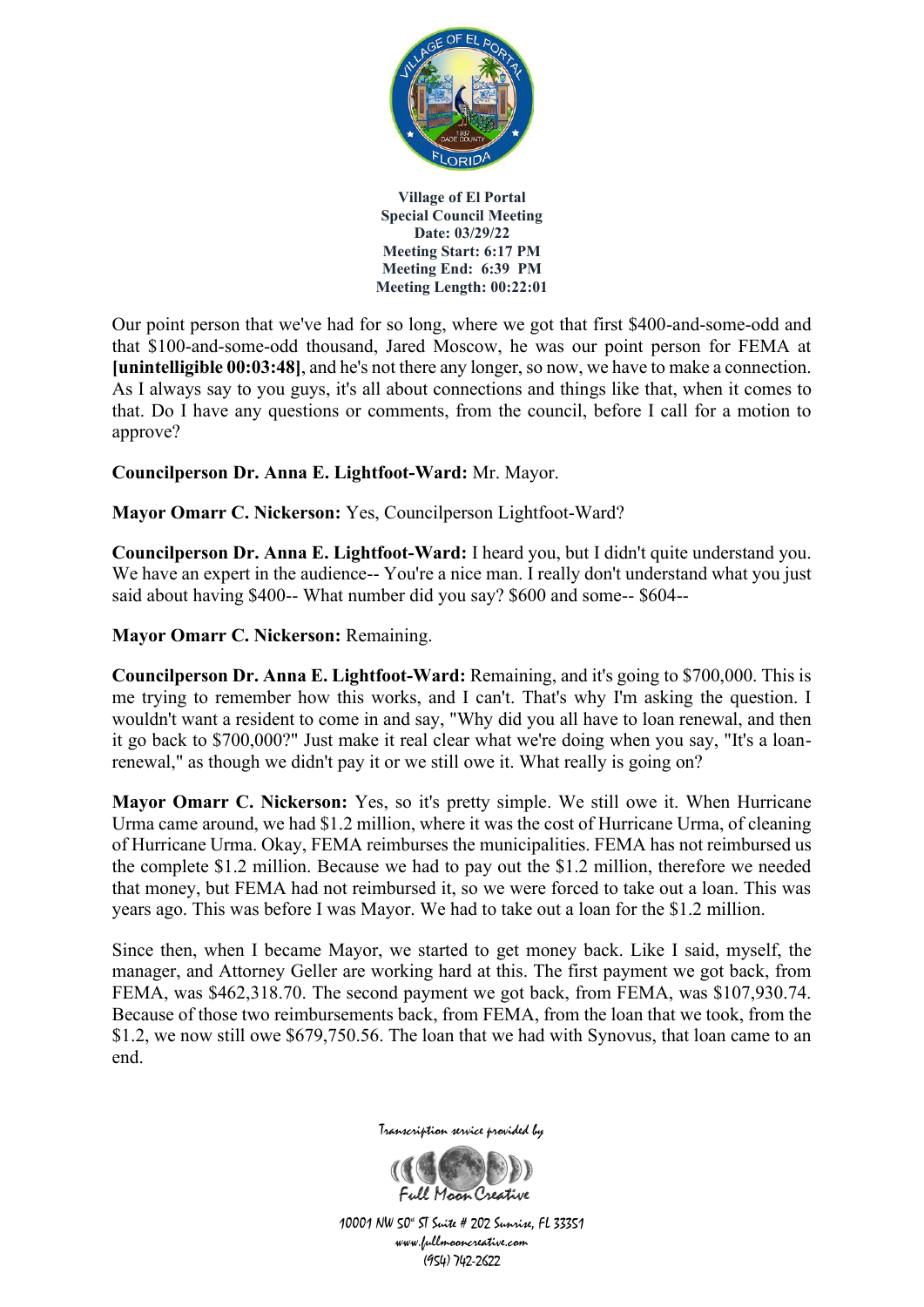

Now, we have to renew this loan. We're not renewing it at the \$1.2 million that we originally took loan back because we got those fundings back from FEMA, the \$400-some-odd, and the 100-some-odd thousand. Therefore, we now have to renew this loan for a year, for \$700,000, because that will cover the \$679,750 that we still owe.

**Councilperson Dr. Anna E. Lightfoot-Ward:** I appreciate that. I followed the numbers as you were talking. In doing all of that, how long is it going to take to pay this loan off?

**Mayor Omarr C. Nickerson:** This loan is going to be extended for a year. As far as how long it's going to take us to pay it off, if FEMA reimburses us, a month from now, it will be paid off within a month. If FEMA reimburses us six months from now, we would pay it off in six months. It just depends on when FEMA reimburses us and gives us this last chunk of the money.

**Councilperson Dr. Anna E. Lightfoot-Ward:** This is a new banker?

**Mayor Omarr C. Nickerson:** No, this is not a new banker. This is the same--

**Councilperson Dr. Anna E. Lightfoot-Ward:** You still got **[unintelligible 00:07:55]**?

**Mayor Omarr C. Nickerson:** Same one. Go ahead.

**Village Manager Alou:** May I add just a little bit for clarification? Councilperson Lightfoot-Ward, we actually took out a line of credit. That's what we've been operating under for the last year-and-a-half, two years. We are now rolling that into a loan. That's why it's a different instrument. The new loan is a 12-month loan that will allow us to get all of our audits in order and everything, and then we can apply for the next loan to cover the \$670-- but really a \$700,000 because it also includes the costs that are associated with the loan.

**Councilperson Luis Pirela:** If I may. In other words, it's being converted into a loan, but these first 12-month's terms are going to be interest-only, so we're not going to be reducing the amount, right? Just because the audits have-

**Village Manager Alou:** Been delayed.

**Councilperson Luis Pirela:** -been completed. We can now go into a regular loan, where we can at least start paying on the principal at least this year. We're going to lose-- We're going to be paying at least \$50,000 a year going to waste because it's just interest only. Hopefully, the

Transcription service provided by

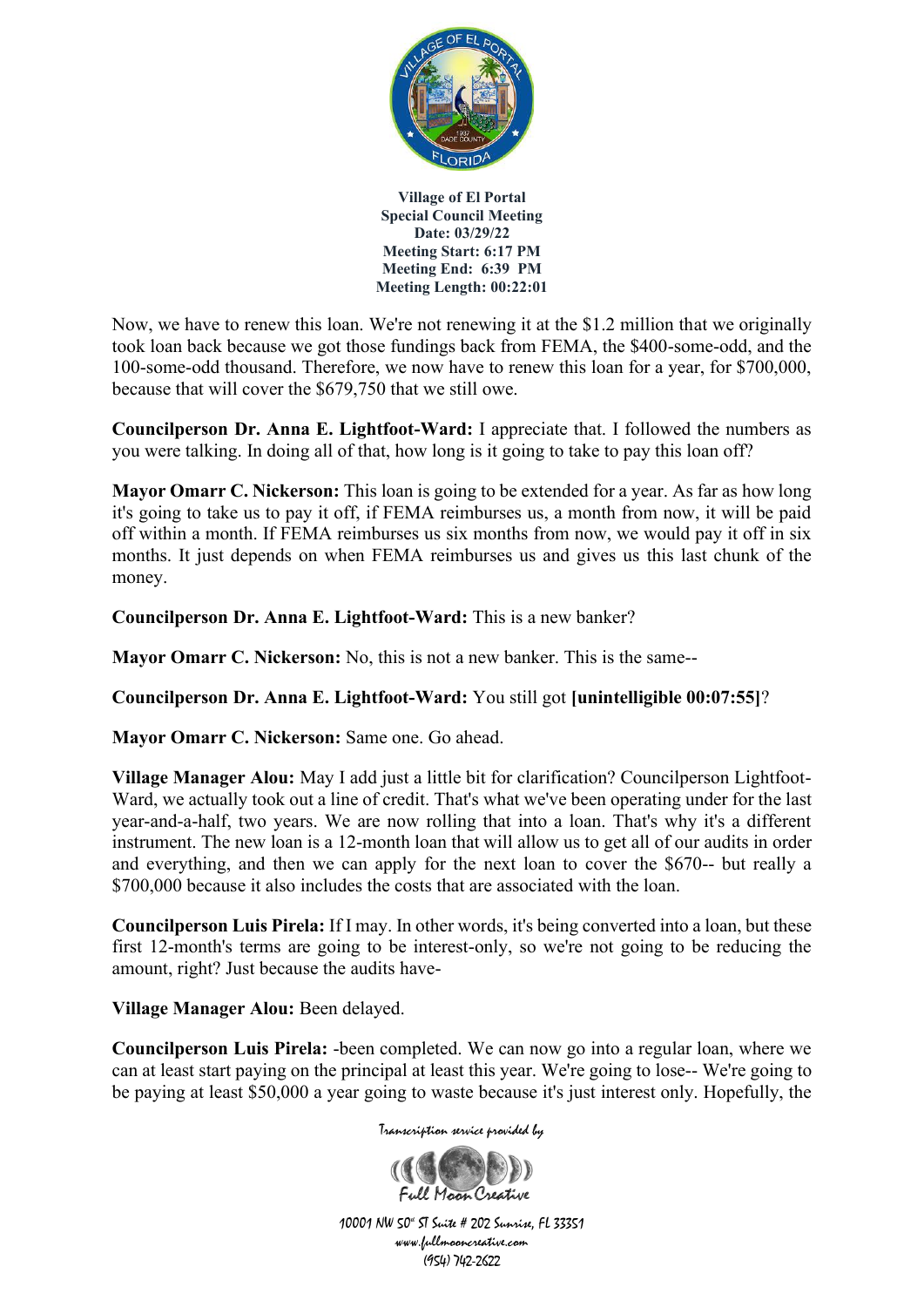

audits will be-- I mean, we have the CFO over here. I don't know if he will have a more clear answer of when the audit will be ready because I know on the contract here, for the bank, it talks about they're giving us at least a year to present the audits, and all of that. It's tough.

**Councilperson Dr. Anna E. Lightfoot-Ward:** In simplistic format, we're trying a responsible action that will place us where we need to be as opposed to where we are?

**Councilperson Luis Pirela:** That's correct, Council

so be it. I'm satisfied mayor.

**Mayor Omarr C. Nickerson:** Thank you very much Councilperson Lightfoot-Ward.

**Vice Mayor Anders Urbom:** I would like to recap if I could, how we got here from the beginning, if I may.

**Mayor Omarr C. Nickerson:** No problem vice mayor.

**Vice Mayor Anders Urbom:** All right. I see several people in the audience here for a special meeting tonight. I'm just curious by show of hands if you could please, who's a resident of this village. We've got a few hands up, and it's being videotaped as well. For the benefit of the residents in the village, I've lived here eight years. I was here during Irma. Some of you may have been as well. What I have in front of me is minutes printed off from a meeting from July 31st, 2018. This is almost four years ago.

At that meeting, July 31st, 2018 was when this line of credit was originally approved by the council that sat at that time. The original line of credit was for \$1.25 million, however, the bills outstanding were 1.4 I believe. We tried to get a line of credit for \$1.5 million, but I remember from watching a video that the Synovus had said, or the bank had said, "No, we're only approving you for 1.25." Just to remind everybody that 1.25 limit then required us to go further into our reserve funds, which were fully depleted after hurricane Irma.

We had promises. I believe in these minutes, **[unintelligible 00:11:40]** from the bank had said, this is going to be taken care of in 12 months, but it wasn't.

The bank who was really with all the information about whether or not that could happen. It was assumed, and assumptions are very dangerous. It was assumed that FEMA would fully reimburse us these monies within 12 months, which is why the line of credit was essentially

Transcription service provided by

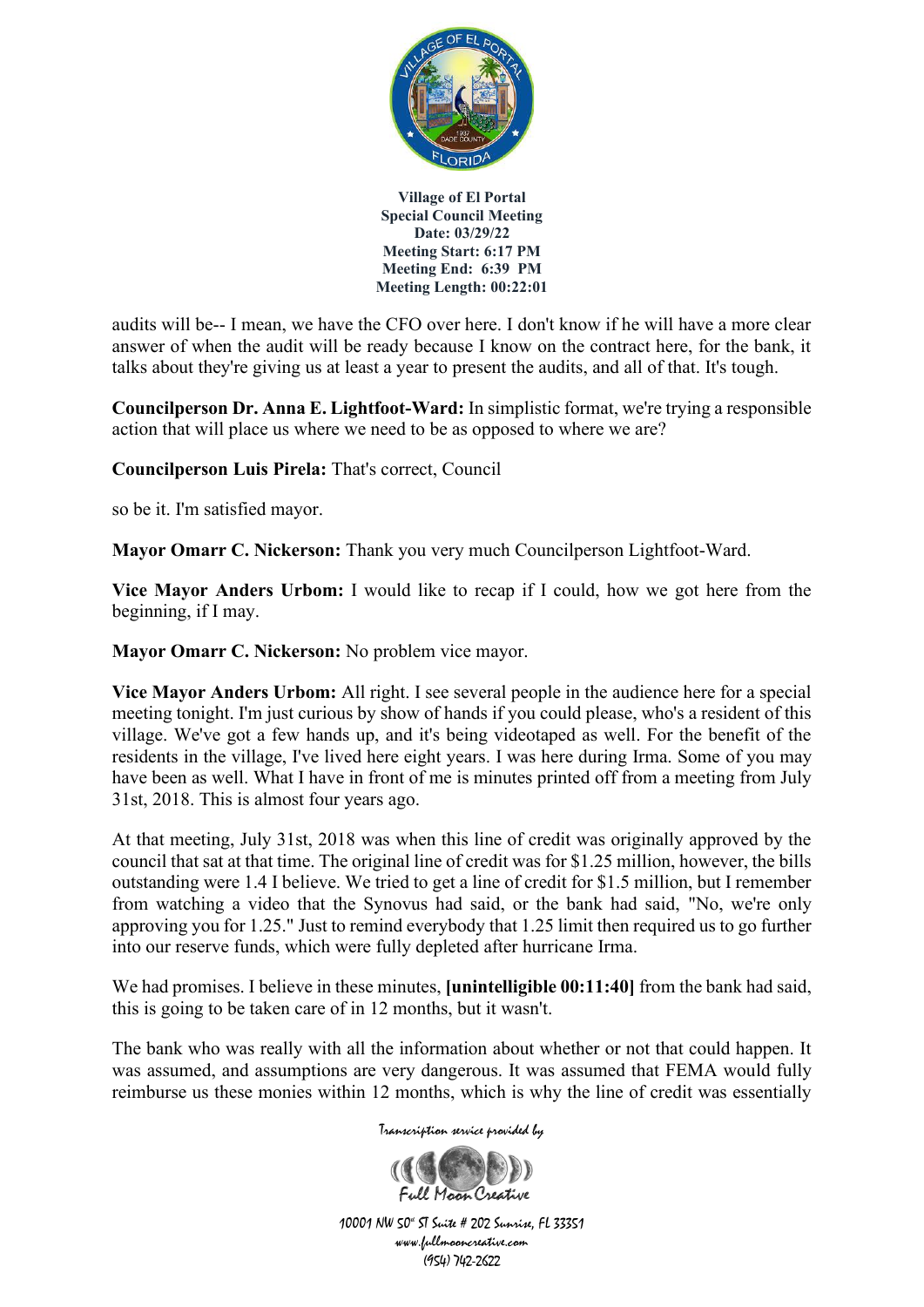

agreed to because it seemed clear that the last step in this process was simply to pay the vendors, the bills outstanding, which would then trigger the reimbursement from FEMA, but that previous counsel administration, attorney and manager included did not clarify that those invoices had not been yet vetted by FEMA. We still were submitting everything to FEMA.

We still are submitting everything to FEMA now, four years later, or at least waiting for them to the submissions are in, but we're waiting for FEMA to make a final judgment on how much of the outstanding \$679,750.56 they are willing and able to verify our legitimate expenses and reimburses this money. Our line of credit essentially expired, and now we're in a full-blown loan at a rate of 6.26, if I'm reading this correctly.

I do have absolutely a question for the bank tonight and Manager, Attorney, Mayor, CFO, anyone who can help me understand why we're at 6.26 as an interest rate on this loan. Additionally, I realized that that night, July 31st, 2018 the information that the bank was presented with from the village via DP&O was that this would all be gone in 12 months because FEMA would fully reimburse us. Mayor Cubillos herself said this is a bridge loan until we can get our reimbursement back. Everybody was in agreement that it wouldn't take longer than 12 months.

Here we are four years later because of the hard work of the manager, I will give credit, vice mayor at the time, Mayor Nickerson now. The truth is we avoided bankruptcy in this village and we're still not in the clear. This is an outrageously serious issue, and I have grave concern that this meeting itself, just in the terms of this loan is just going to be possibly no more than a 12-minute discussion tonight, because when the first reading happened, July 11th, 2018 to acquire the first line of credit, that meeting was 12 minutes long.

In addition to that, I would like the CFO to speak to what this is truly going to cost us because we're only paying interest for the next 12 months on this that we're agreeing to tonight. Additionally, what has it already cost us, and I just would like to remind everybody that there were a lot of promises made from former Mayor Cubillos, DP&O, former attorney, current manager, and that this situation is the bane of all the woes that the village faces.

There are no other woes that the village faces, this is it. I'm not going to pretend that this is just another issue tonight. I'm incredibly upset by what this has represented in terms of what has cost our village in terms of opportunities. Meaning our reserves are still woefully depleted. I'm glad to see that we are with light at the end of the tunnel. We do seem to be in the clear, but we are still very injured from how all of this was handled initially. That's it.

Transcription service provided by

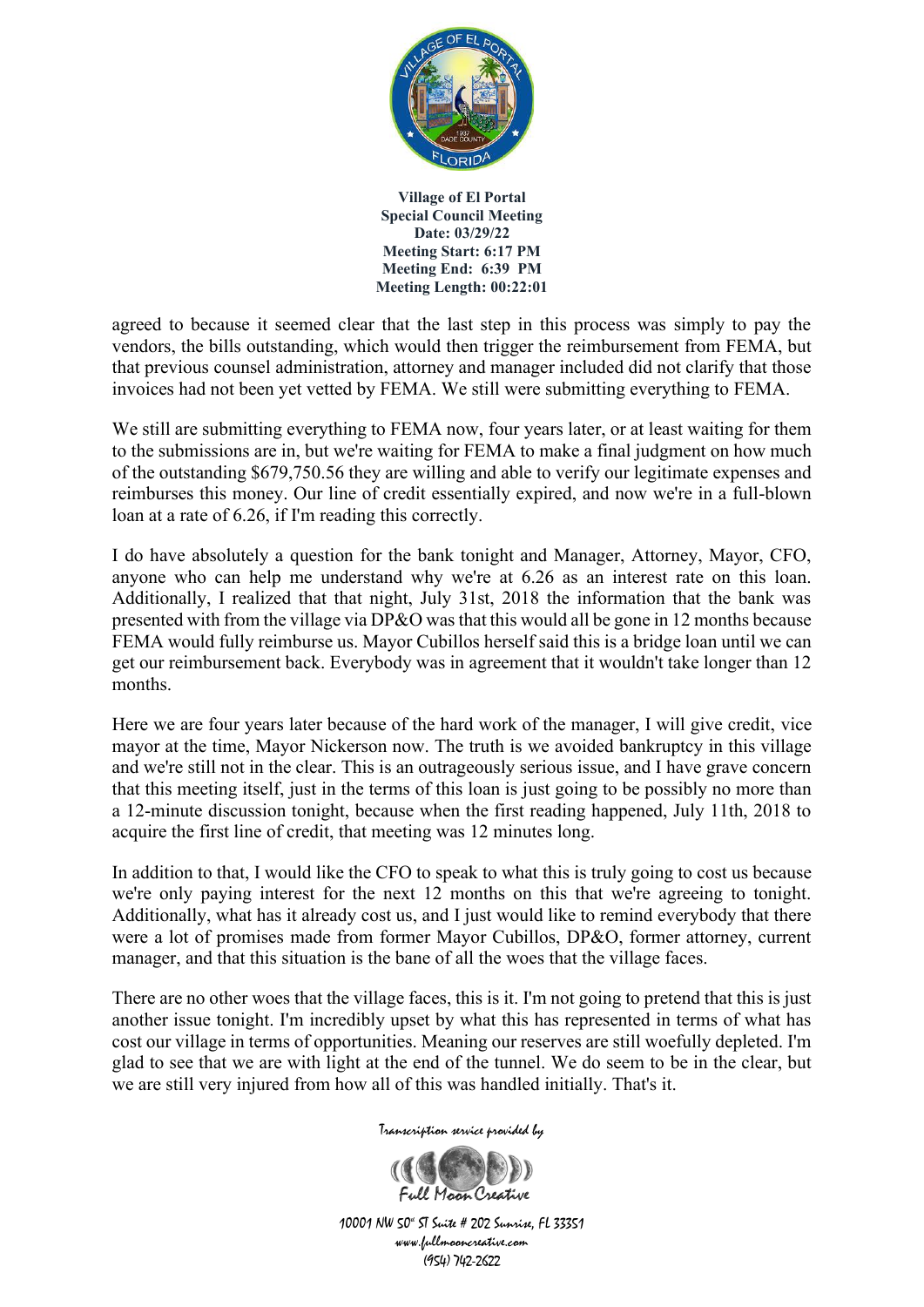

**Mayor Omarr C. Nickerson:** Thank you very much, Vice Mayor Urbom. Anybody else from the council? Hearing none, anybody from the audience have anything that they want to say? You want to hear the CFO speak about the audit, just give a quick update on the audit?

**Vice Mayor Anders Urbom:** That would be very helpful.

**Mayor Nickerson:** Okay. Could we do that right after we take the vote or would you like do that before the vote?

**Vice Mayor Anders Urbom:** That's fine. Absolutely.

**Mayor Omarr C. Nickerson:** All right. Seeing that we have nobody from the audience, nobody else from the council. Do I have a motion to approve? This is an ordinance that's going to take two readings, you guys. Do I have a motion to approve the ordinance for the loan renewal?

**Councilperson Darian Martin:** So moved.

**Mayor Omarr C. Nickerson:** Moved by councilperson Martin. Second by Councilperson Lightfoot-Ward. Madam clerk, may I please have a roll call, please for this ordinance.**[00:16:45]**

**Clerk Jacobi:** Roll call Councilperson Martin.

**Councilperson Darian Martin:** Yes.

**Clerk Jacobi:** Councilperson Lightfoot-Ward.

**Councilperson Dr. Anna E. Lightfoot-Ward:** Yes.

**Clerk Jacobi:** Councilperson Pirela.

**Councilperson Luis Pirela:** Yes.

**Clerk Jacobi:** Vice Mayor Urbom.

**Vice Mayor Anders Urbom:** Yes.

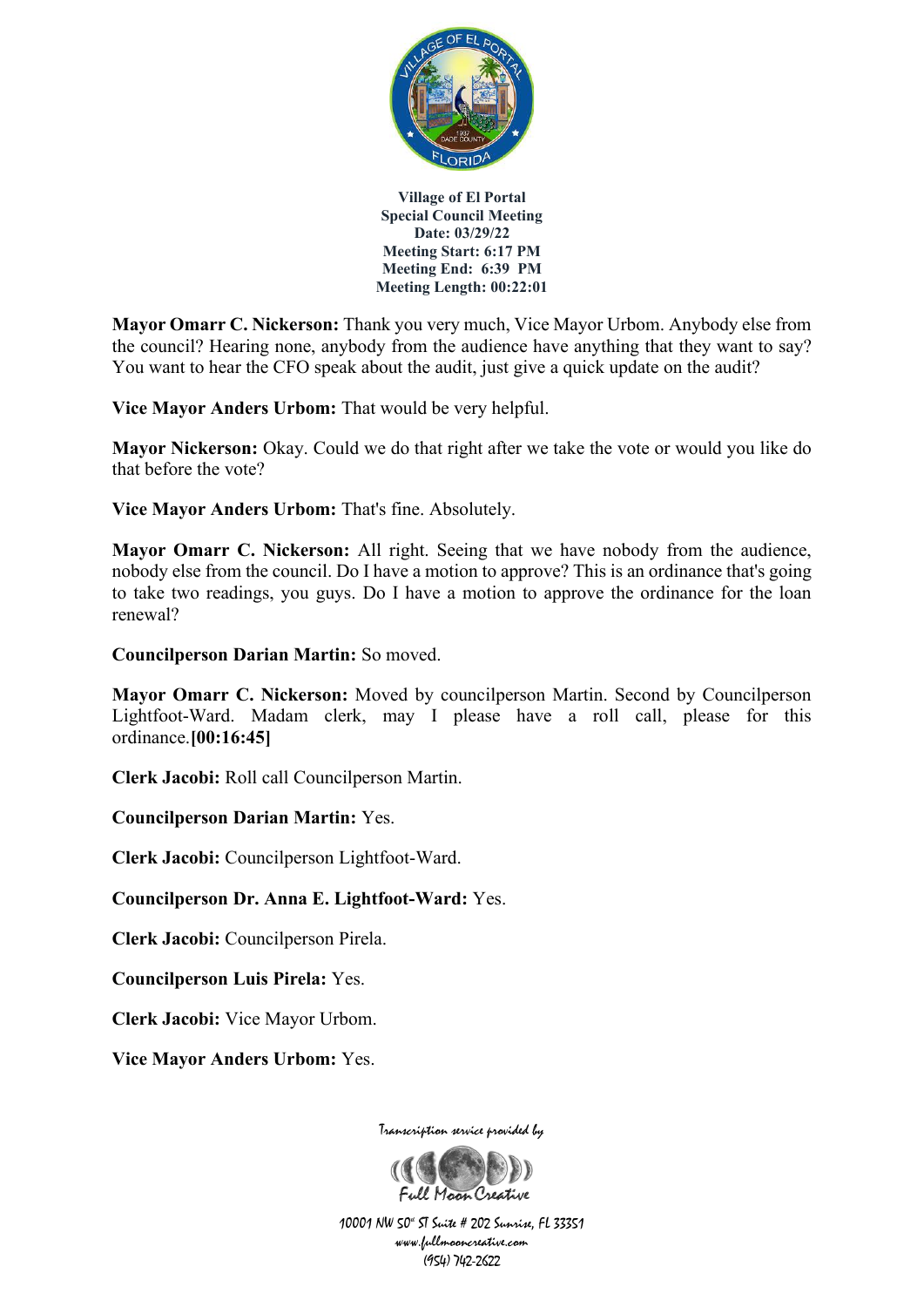

**Clerk Jacobi:** Mayor Nickerson.

**Mayor Nickerson:** Yes.

**Clerk Jacobi:** Motion passes five to none.

**Mayor Omarr C. Nickerson:** Thank you very much, council. We're doing the best we can to clean up everything from the past. We're on our way. We're going that down at good and welfare and now I'll have the CFO come up during good and welfare and speak. If anybody else wants to come up and speak about anything at all now would be your time to do so. You just come up and say your name and address for the record, and you'll have three minutes to say what you want to say, but Mr. CFO, I think that he just wanted a quick update on the audits and where are we with the audits, and what's the situation you're running into?

**CFO:** Sure. Good evening Mayor, Vice Mayor, and Council. There's a lot to take in, so I'll try to answer all the questions. If I forget any, please forgive me and try to answer them as best I can. As far as the interest rate, I guess to put it nicely, the bank is at its last resort. They've been waiting patiently for many, many years and they haven't really gotten what they've needed from the municipality. We're kind of at their mercy and the rate is what they presented and there's really no wiggle room, so to speak as it relates to that.

As far as cost over the course of 12 months, you're looking at roughly a little less than \$45,000 a year. I don't anticipate it lasting that long. As it relates to the audit, there have been many struggles as it relates to the audit. Not to get into the full details, but the prior CFO did not do any favors to the municipality and the residents to the village.

It's made my life as well as the orders life much more difficult than it should be. We're working through the challenges. Again, I foresee it wrapping sooner rather than later, but as far as the exact time, it's really on their schedule at this point, but I definitely foresee it happening within the 12 month period. I'm hoping within three months to have the 2019 audit wrapped up. I don't know if that answers all your questions if that was great, if not.

**Vice Mayor Anders Urbom:** Is there anyone specific issue or department or line item that seems to be challenging in terms of the audit?

**CFO:** We're down to two major items, as it relates to the audit, one of them was the actually, as it relates to the FEMA reimbursement. We discovered that we solved that issue, but that

Transcription service provided by

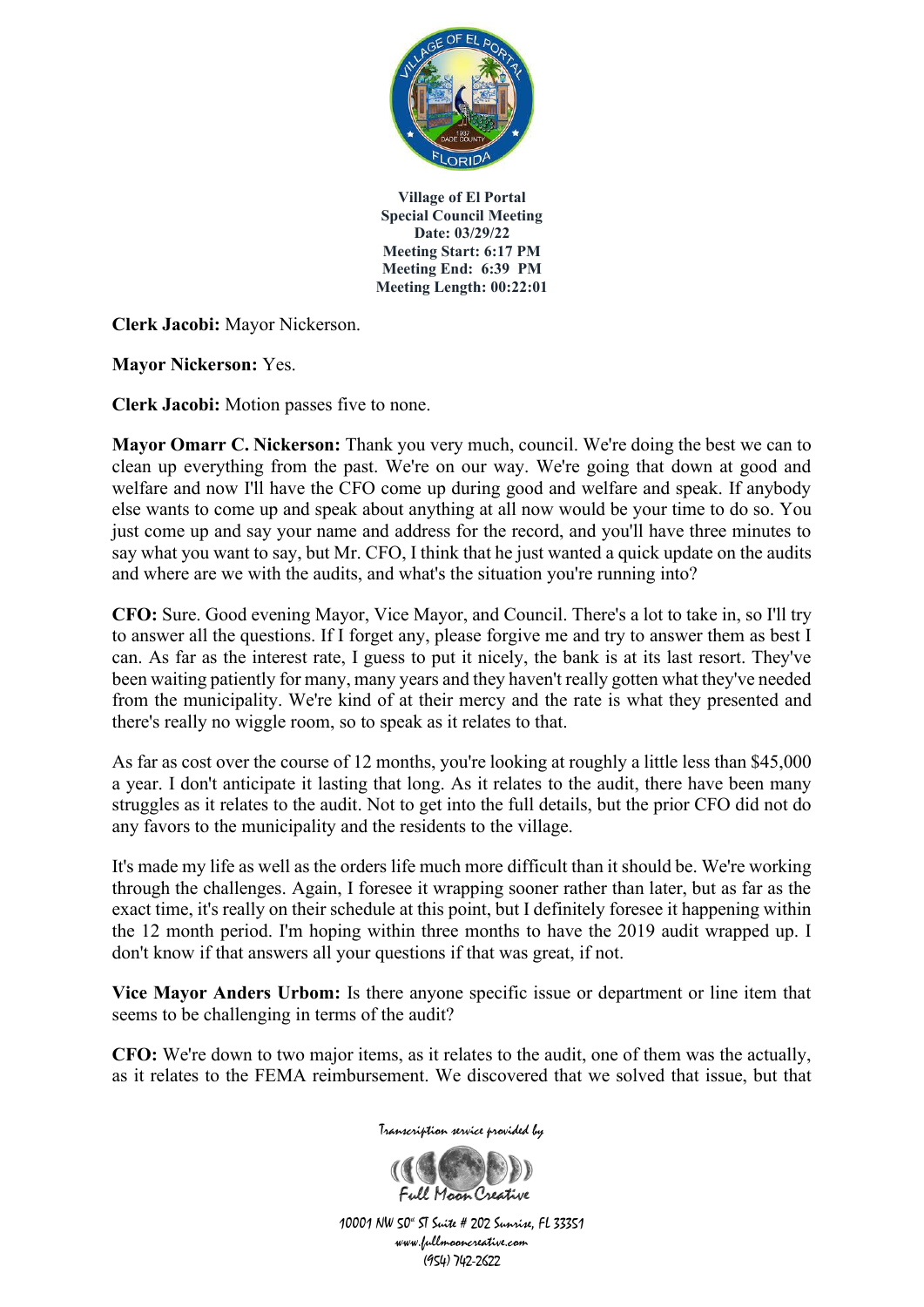

triggered what's now called the single state audit, so that's going to add some more work to get the 2019 audit done. The other major challenge that we're having is reconciling the fixed assets not to bore everyone with details, but the sub-ledgers and the ledgers don't tie at the moment. It relates to what transpired in 2018. I don't have that information. I've reached out tried to request to get that information. I've been unsuccessful in getting that information. The auditors don't have the information.

Really flying blind trying to reconfigure what transpired. That's kind of the challenge.

**Vice Mayor Anders Urbom:** Just for the benefit of the audience, just a couple of examples of fixed assets?

**CFO:** Machinery equipment, computers, desks, police cars anything in that nature. Even projects, stormwater sewer projects, stuff of that nature.

**Mayor Omarr C. Nickerson:** Thank you very much Vice Mayor Urbom. Let me just say for the record, just really quickly for Mr. **[unintelligible 00:20:38]** he's doing everything that he can, and he is doing everything the right way, he is getting things done. He is a CFO and we had a previous CFO, I'm not going to make him say it, but we are having a lot of problems with our previous CFO.

As our previous CFO has all the passwords and information that he needs and he is refusing to give it to us. That's what's going on and that's what's slowing things up. That's what's happening. It's something that we're going to be handling legally probably if we have to.

**Attorney Joseph Geller:** Mayor that's what I was going to say. I just want to make the CFO aware that, if you are hitting roadblocks, we are here to help remove roadblocks, so we'll talk about that and whatever we need to do.

**Mayor Omarr C. Nickerson:** Thank you very much Mr. **[unintelligible 00:21:32]** Anybody else? Questions or comments for good and welfare before we move on, and ask for a motion to adjourn? Seeing and hearing none, do I have a motion to adjourn? Motion to adjourn by Councilperson Lightfoot-Ward. Do we have a second?

**Councilperson Darian Martin:** Second